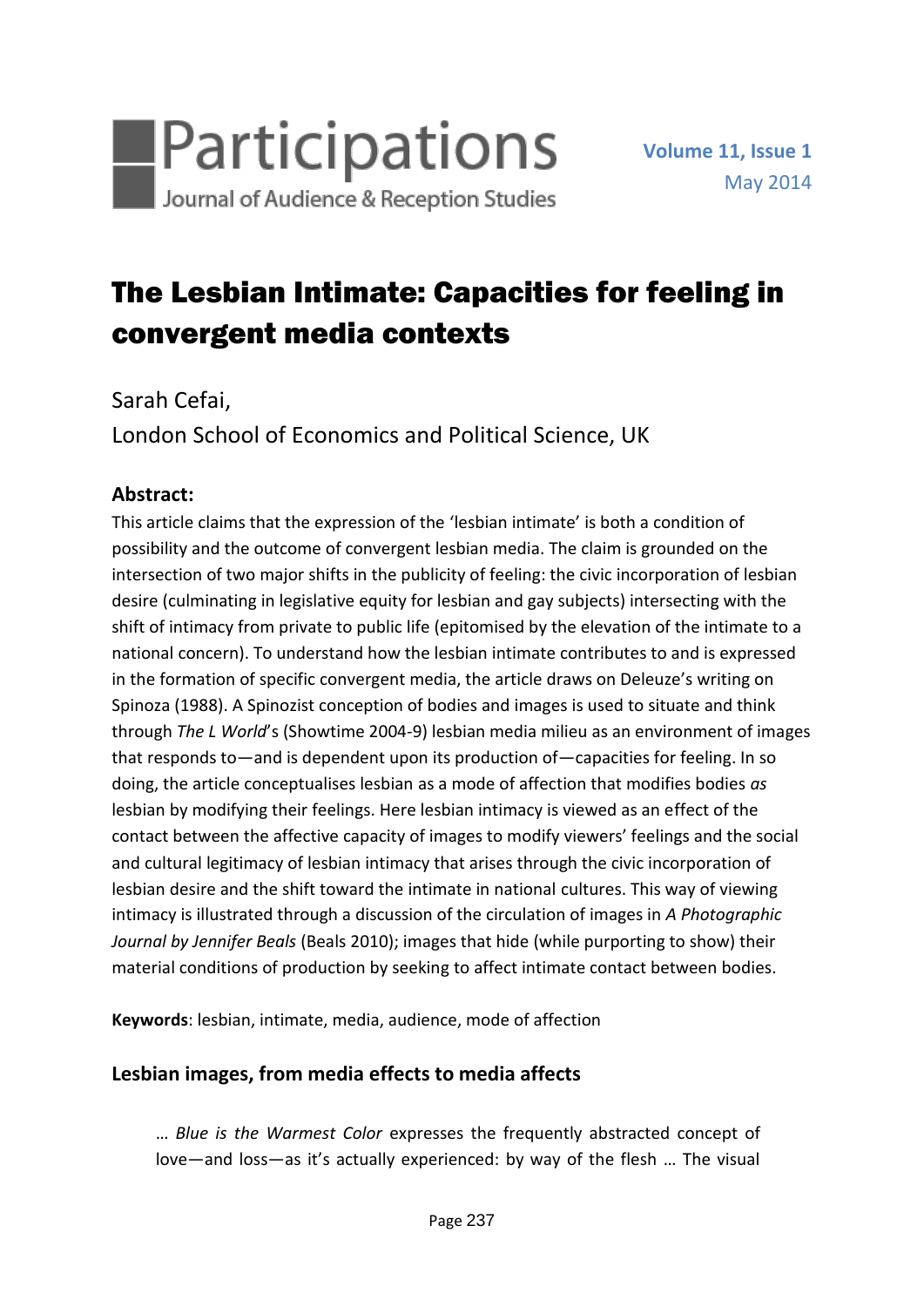

intimacy effectively communicates what it feels like to be in love—like there is no world outside of these two characters, only the here and now … No matter where you fall on the homo-hetero spectrum, this film insists that you inhabit it. (Myers 2013)

They never fuck. Lots of open mouthed heavy breathing, much less scissoring … A no lesbian sex movie renowned and lauded for its bold lesbian sex … This film rejects every suspicion that lesbians have any interiority never mind sex. (Myles 2013)

It is because sex is not a 'thing' but 'a relation' (Berlant 2011, 81), occurring *between* one body and another (and another and … ) (an assemblage, even), that sex expresses epistemological and other kinds of contradiction. As Eve Kosofsky Sedgwick pointed out some years ago in her *Epistemology of the Closet* (1990), all forms of Western intimacy are fraught with the epistemological contradiction between 'minoritizing' and 'universalizing' views of 'homo/heterosexual definition' (1). In mediatised responses to the Palme D'Or winning film *Blue is the Warmest Color* (Kechiche 2013), the minoritizing and universalizing status of the image fuels its fraught, contested and undecided status *as* lesbian. The contradiction—between the idea that homosexuality affects only a specific minority (gay people) and the idea that homosexuality universally affects everyone (as latent desire, as homophobia)—latches on to lesbian images and the anxieties they provoke about authenticity, exploitation, and possibilities for love. According to the above viewer responses, the same film can be read alternately as visual intimacy that communicates the feeling of being in love universally (Myers 2013); and, as intimacy bereft of lesbian interiority—an aesthetic without sex (Myles 2013). The quality of the involvement of one (lesbian) body in another and the naming of that involvement (as lesbian) is necessarily historically inflected by the epistemological space of hetero / homosexual definition and its discursive capacity to make us speak (Foucault 1976).

What do lesbian images make us speak of? This essay proposes that lesbian images make us speak of the intimate; that, a convergence of historical transformations in formations of sexuality and publicity has come to bear on the modification of relations between bodies as lesbian. The ascendance of media images from a fairly discrete realm of 'the media' to a ubiquitous yet pivotal presence in governing structures of consumerism and citizenship has propelled the circulation of lesbian intimacy. This proposition builds on but also traverses scholarly discussion on the emergence of the term lesbian in the context of representation (on this, see Butler 1991; Jagose 2002; Villarejo 2003). To intimate expression is to speak but also to be affected by the process of speaking, as Foucault (1976) illuminated. Intimacy is the provision of a body that is expressive, that pulsates as well as articulates. In their encounters with images people are directly affected by the aesthetic expression of affect, and they learn which types of affective reciprocity can come to express intimate affection.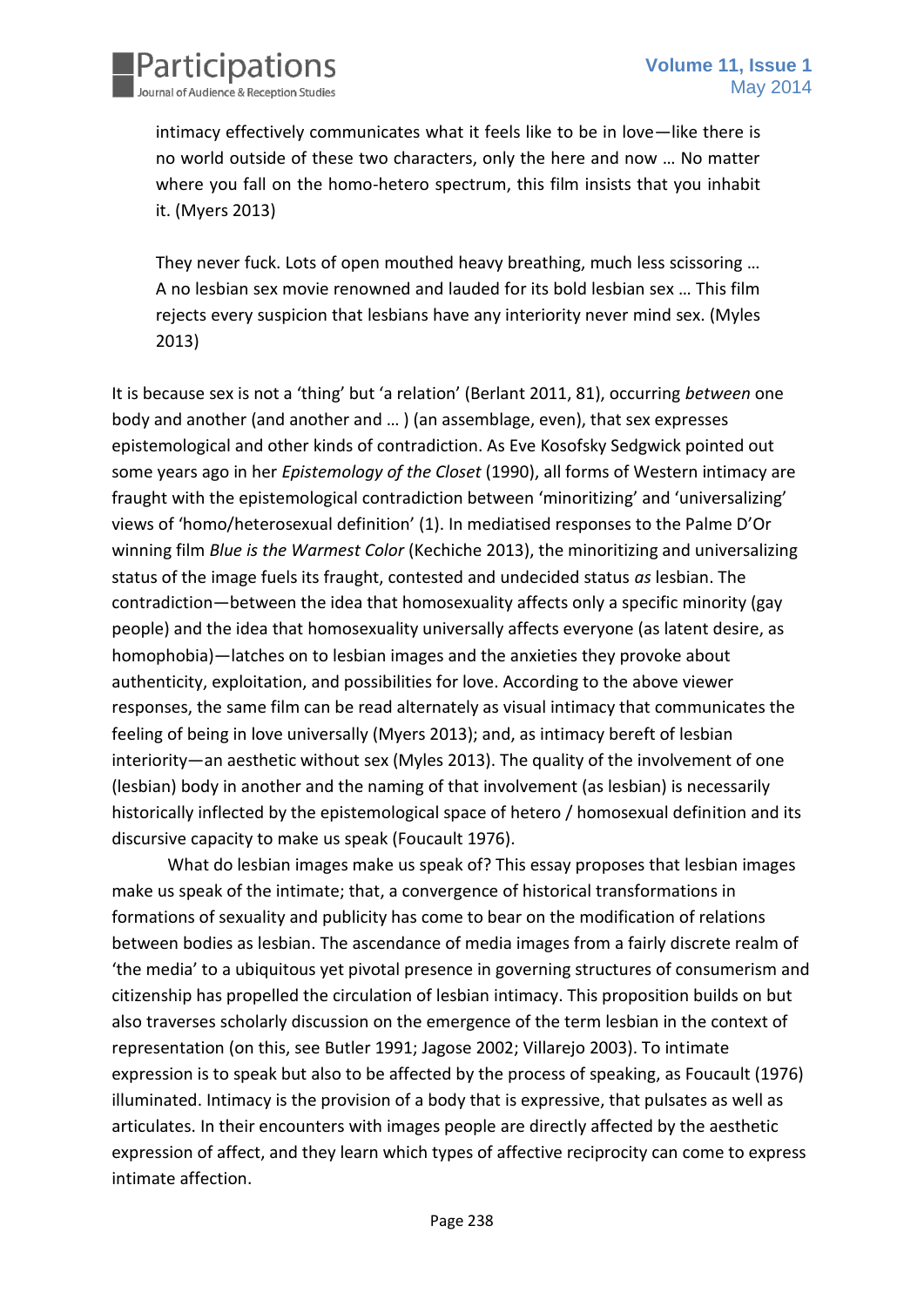

As I have begun to intimate, we can attend to the lesbian intimate by examining images as affective modifications of viewers' capacities to feel (see also Cefai 2014b). In his writing on Spinoza, Gilles Deleuze (1988) illuminates how bodies enter into relations of affection through images. Deleuze's thinking of how images directly modify bodies can be used to bring the realm of the aesthetic into view as an affective realm. The affective aspect of the image as a modification of the body can further be interpreted for the way in which it expresses an historically formed idea—here, the idea of intimate expression. Images exist within women's ways of relating by directly affecting their capacity to feel. By thinking lesbian less as a subject position and more as a mode, open to reconfiguration by the changing circulation of images, Deleuze's work on Spinoza opens new consideration of lesbian media images.

Lesbian modes are linked to systemic changes in media. Convergent media (Jenkins 2006) and the use of social media platforms in particular, spawned new lesbian media. $1$  In contrast to 'one to many' broadcasting that allows systemic control over the heterosexuality of media, the convergent 'media environment' (Couldry 2012, 2) composed of usergenerated content is conducive to the production of lesbian media content. The broadcasting of *The L Word* (Showtime 2004-2009) facilitated but also benefited from the growth of convergent media. In this new social viewing context, media 'suffuse our sense' (Couldry 2012, 1). *A Photographic Journal by Jennifer Beals* (Beals 2010), marketed to fans, expresses some of the defining features of the fold of the audience into the TV series. The cultural politics of emotion takes particular form in digital media cultures (Karatzogianni and Kuntsman 2012; Kember and Zylinska 2012). Rather than situating *The L Word* as a 'specific media considered in isolation' (Couldry 2012, 2), the cultural politics of emotion in contexts of digital and convergent media calls for an understanding of how 'feelings and affective states can *reverberate* in and out of cyberspace, intensified (or muffled) and transformed through digital circulation and repetition' (Kuntsman 2012, 1, italics in original).

The 'folding of internet information-space into everyday action-space' (Couldry 2012, 3) challenges previous understanding of lesbian images and their audiences with respect to dominant cultures. *A Photographic Journal* is neither mainstream nor subcultural. Although the book takes the conventional media format of a hardback publication, it is part of a circuit of images; a convergent media milieu understood here as 'a language that captures the ways in which affect and emotions take shape through movement between contexts, websites, forums, blogs, comments, and computer screens' (Kuntsman 2012, 1). The L Word is the first major lesbian cultural production (on lesbian production, see Hankin 2004) to incorporate lesbian culture into the mainstream (see Danae 1993; Duggan 2003).

The lesbian intimate can be understood as a form of expression that expresses social and political change beyond the lexical application of each term taken separately. The lesbian intimate is the result of the convergence between the rise of lesbian publicity (culminating in the legislative production of gay citizenship (see Bell and Binne 2000; Paur 2007)), and the simultaneous rise of intimacy as a national publicity (the development of the intimate public (Berlant 2008, see also 1997)). The exchange between mainstream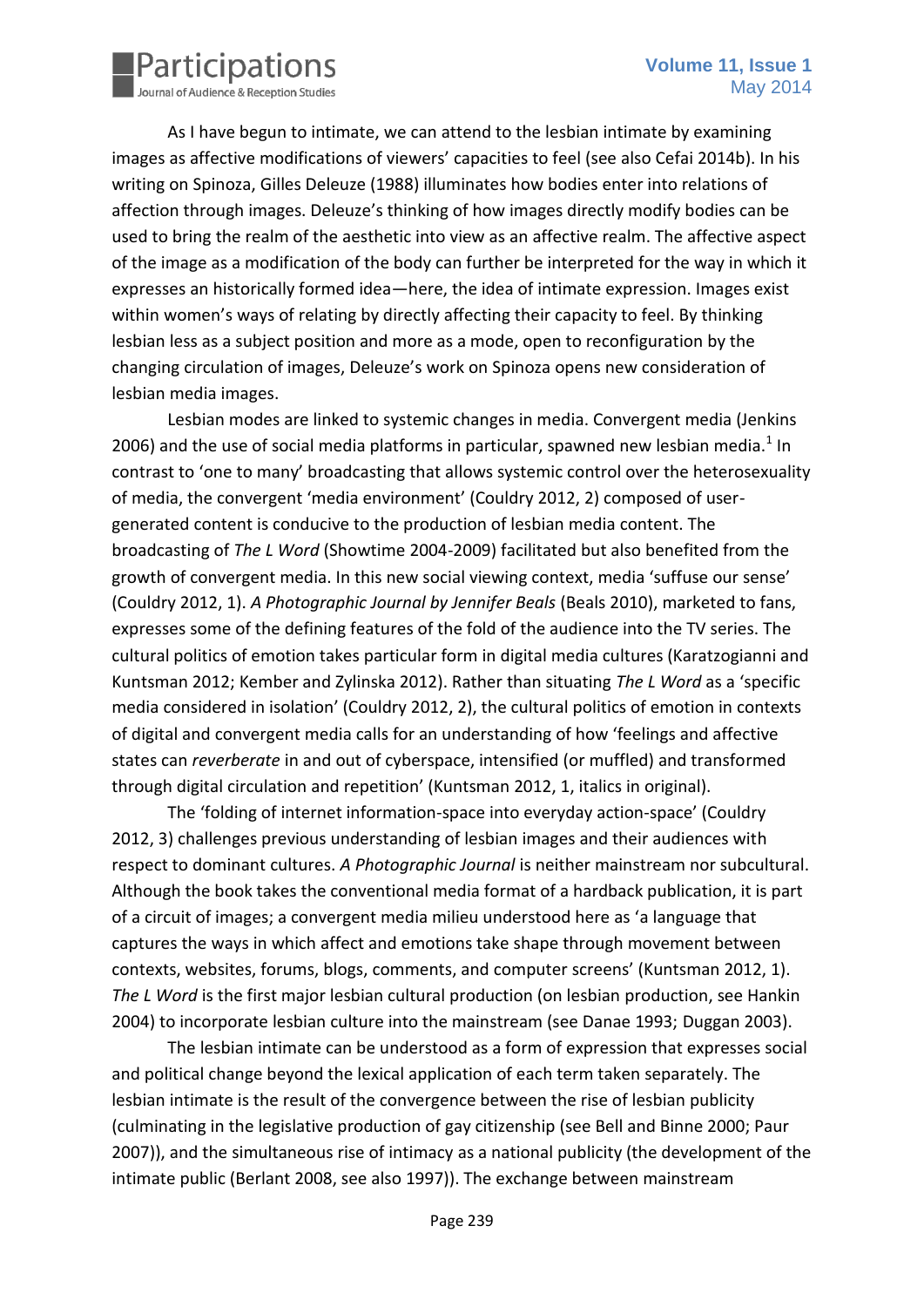

aesthetics of heterosexual women's intimacy (Berlant 2008) and the counter-cultural aesthetics of lesbian and queer cultures (Cvetkovich 2003; Munt 1998a, 1998b, 2008) in lesbian media milieux is made possible by these broader historical transformations in the publicity of gay and intimate life.

*The L Word*'s media milieu expresses the contradictory status of the minoritising and universalising status of the lesbian image, but moves this contradiction into a problematic of consumption. *A Photographic Journal* is not simply a mainstream cultural text because its mainstream aesthetic resonates in a lesbian way—with an audience affectively moved by the show's lesbian content. The audience's capacity to feel contributes to *The L Word*'s existence. However, masking the capital transaction that provides the opportunity for intimate expression, what must be worked out by viewers is less a question of identification and representation, and more the necessity of imagining ways of relating. A Deleuzian engagement with lesbian centres on the body, not as fixed entity, but as the substantive affective realm of sexual politics traversed by images whose production incorporates the body in relations of capital and material exchange. As a 'primary site of ethical problematization' (Hunter 1992, 367), the challenge and opportunity of the mainstream media aesthetic of lesbian sex is to keep open the possibility for (new) images.

## **Lesbian modes after Deleuze and Guattari**

Deleuze and Guattari (1987, 1994) subvert the primacy of signification in Western philosophical thinking and this subversion provides the theoretical grounds to rethink the relation between bodies and images; to reengage the term lesbian as a modification of the body by images as affections and corporeal traces. The model of representation predominant in Western thought produces a communications discourse in which the 'content' of representation has 'an objective existence proper and exterior to the form of its expression' (Massumi 2002, xiv-xv). $^2$  In media studies and related disciplines, the distinctive existence of representational content predominantly manifests in the distinction between the viewer (subject) and the text (object). This distinction has particular consequences in lesbian and queer media theory, splitting lesbian representation off from its material milieu and then seeking a rejoinder through the presence of 'real lesbians' in scholarly research. By limiting the sphere of meaning to interpretive rational thought the materiality of the image is bypassed. The resolution of the subject-object dialectic in the apparent correlation between representation and reality is the result of a representational image of thought. Seeking to break away from this latter image of thought and its translation of the image as representation, Deleuze and Guattari relocate the nub of analysis 'in the middle' (Grosz 2001, 69). Relinquishing the arrival of meaning, thought might be freed 'from that which captures or captivates it … from the image … from representation' (2001, 62). In the inbetween, Deleuze and Guattari interrupt the structural homology in the thought machine that 'overlays the product onto the process' (Massumi 2002, xviii): the process is expression.

In this schema, expression bears a more impersonal character that relates to Deleuze's (1988) Spinozist concept of the body. Spinoza's 'kinetic proposition' (Deleuze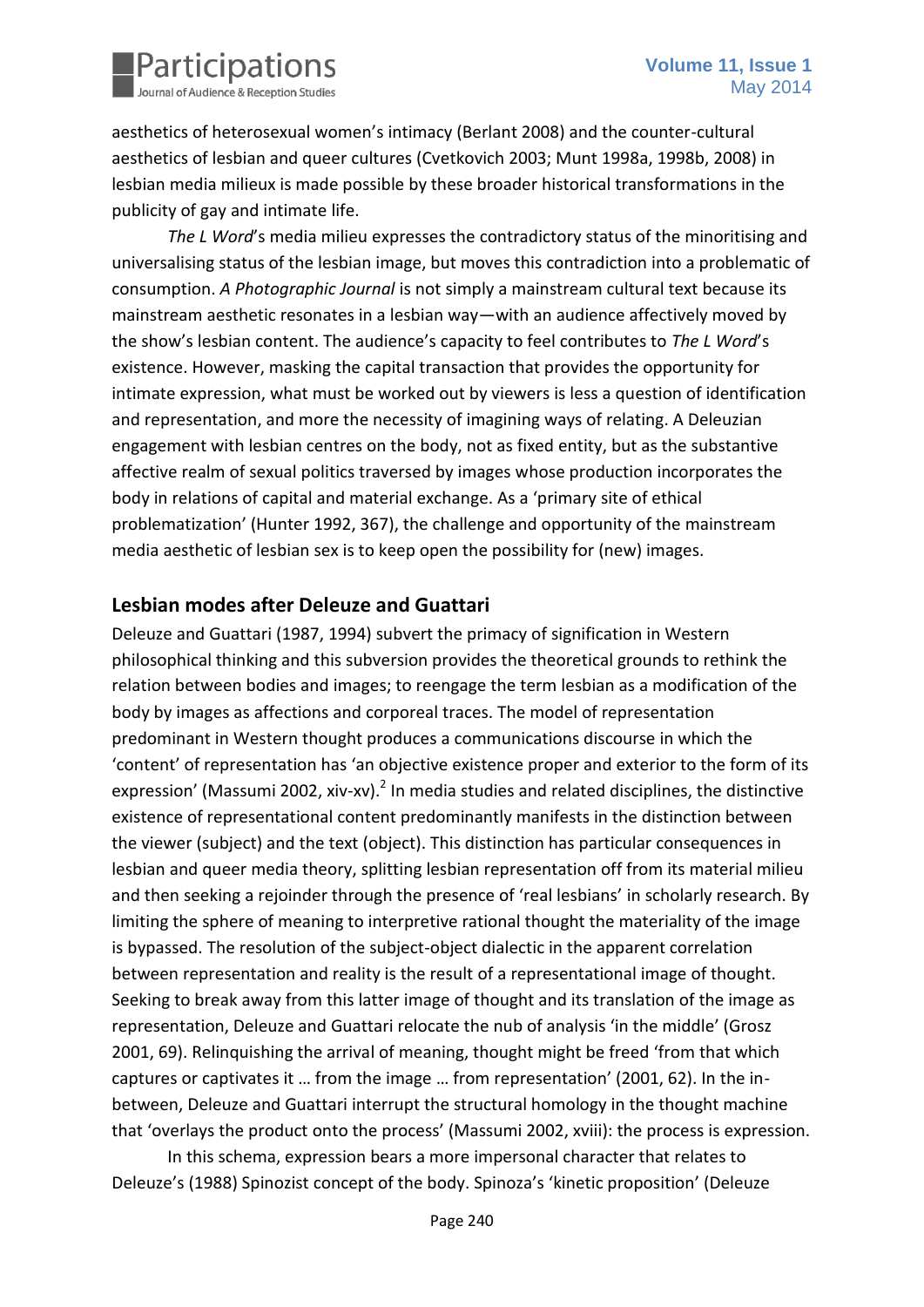

1988, 123) defines bodies 'by relations of motion and rest, slowness and speed between particles … not … a form or by functions'. Bodies are also defined by 'the capacity for affecting and being affected' (1988, 123). These Spinozist propositions realise that bodies and minds 'are not substances or subjects, but modes' (1988, 123-124). Affections, Deleuze explains, are the 'modes themselves' (1988, 48). Images, smells, and voices are modes of affection: 'modes are the affections of substance or of its attributes' (1988, 48). Further, affections 'designate that which happens to the mode, the modifications of the mode' (1988, 48). Deleuze thus describes affections as 'images or corporeal traces first of all' (1988, 48). Through texture, image, sound, 'their *ideas* involve both the nature of the affected body and that of the affecting external body' (1988, 48). Spinoza calls these ideas of bodies, that are present in us but that belong outside us, 'images of things' (1988, 48). This idea of affection is distinguished from affect—the altered 'state (*constitutio*) of the affected body and mind' (1988, 48). This state is more or less 'perfect' than it was prior to the presence of 'image affections' (1988, 48). These states have a duration 'that attaches them to the preceding state and makes them tend towards the next state' (1988, 49). Affection passes through 'social imaginaries' (Gatens 2009, 203) in which bodies take up positions of in / action as expressions of the capacities of identities.

The duration of the affected body and its susceptibility to images of things prevents the body from being fixed as a discrete and bounded entity. The refusal of the representational conflation between a subject and its body allows us to think lesbian only as a mode; bodies in-between, in the process of becoming, affecting and being affected by other bodies. In this vein, rather than making 'lesbian into (an) image' (Villarejo 2003, 7) images can be thought as affections that are corporeal traces and ideas modifying the body *as* lesbian. Elspeth Probyn puts this simply when she proposes a conception of the lesbian image as 'that with which we think and feel our way from body to body' (1996, 60). Probyn claims that the image is lesbian 'only through the force of desire and the ways in which images are reproduced' (1996, 60).<sup>3</sup> To 'take *lesbian* as a modifier, not as a noun but as an adjective' (Villarejo 2003, 4) allows us to attend to the force of the image as that by which lesbian connections are made. 'The image is lesbian only inasmuch as it allows for carnal lines of connection, the way it engages desire and the ways in which desire moves it' (Probyn 1996, 60).<sup>4</sup>

## **From desire to publicity**

The visibility of homosexual difference by which sexuality distributes power (Foucault 1976) relates to visibility of another type. Closeted homosexuality set up the conditions for a register of homosexual meaning whose construction was contingent upon a refusal or inability to be passed through verbal and linguistic content. Able to communicate through hand gestures, gait, facial expressions, body language, and dress, the closet gave (in)visibility a second skin. This second order of visibility, the realm of the aesthetic, was able to express gay life—a life different from that which heterosexuality made it possible to represent. The flick of a wrist and a glance are 'images of things' (Deleuze 1988, 48) that allow bodies and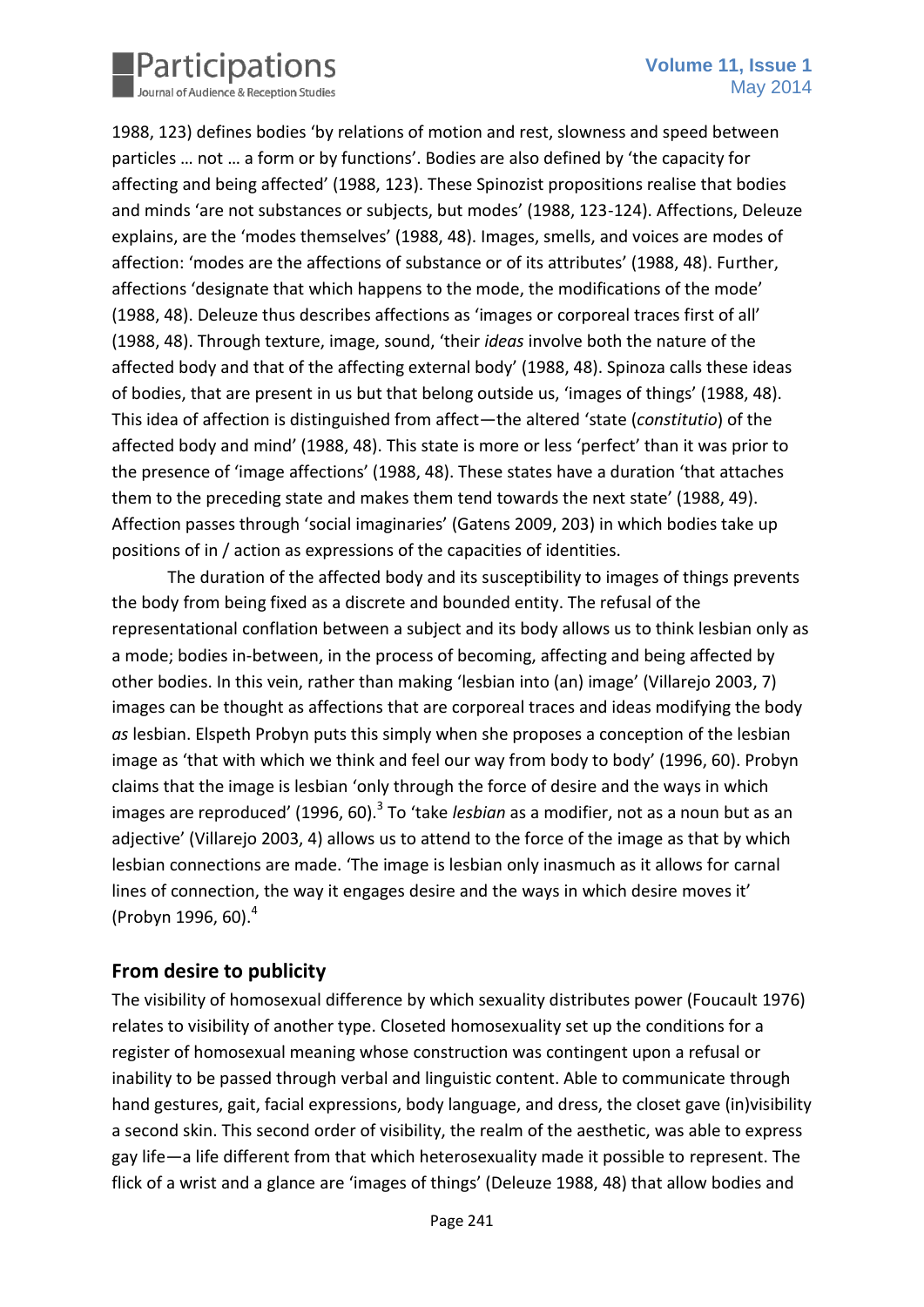

minds to take up positions of action into a continuum of exchange (Gatens 2009)—what Foucault (1997) might have called friendship as a way of life.

A 'sensualization of power and a gain of pleasure' (Foucault 1976, 44) sutured emotionality to the visibilities of the body: 'The power which thus took charge of sexuality set about contacting bodies, caressing them with its eyes, intensifying areas, electrifying surfaces, dramatising troubled moments' (1976, 44). By theorising gender as the expression of patriarchal power through the stylisation of the body, Judith Butler (1990, 1991, 1993) developed many of Foucault's ideas. Like Foucault, Butler makes oblique reference to her own experience of sexual subculture, drawing on lesbian and gay cultural texts and practices to theorise the performativity of gender (1990, 1993). Such accounts can be reread as descriptions of how sex, as a 'form of expression' (Massumi 2002, xxvi) passes into aesthetic content—the stylised body, the body that enacts the fantasy of gender in every aspect of its life, through health, education, recreation. In relation to juridical heteronormativity, sexual 'minorities have responded with the language of the visible' (Walker 2001, 1). The 'demand for social justice' articulated in the celebration of those 'identifiable marks of difference' used to 'target … for discrimination' (2001, 1) transmuted private desire (private from the mainstream) into public intimacy: intimacy as a political demand. With the absorption of ideas about gay experience into mainstream cultural and national practices of identity (see Blackman 2009) the threshold of that demand has shifted, as has its use of aesthetics.

The photography of Del LaGrace Volcano illustrates a gay or queer aesthetic that expresses the desire not to be assimilated into mainstream cultural ways of relating. Responses to the heterosexual / homosexual system in the language of the visible is the subject of the photographs in Volcano's collaboration with Ulrika Dahl, *Femmes of Power* (2008). The photographs are images of an aesthetic that seeks to render visible a critical encounter with patriarchal sexuality, and in that visibility, to constitute an arrangement of bodies and touch that contests heterosexuality. Seeing one another as lesbian, feeling in relation to one another's feeling, is possible only through defying the heterosexual organisation of desire by masculine signification. The attitude of defiance takes an aesthetic form—becomes expressive of a lesbian aesthetic.

Defiance is expressed *in situ*, in the fold of 'bodies-cities' (Grosz 1995). For example, the last photograph in the book, 'The New Three Graces' (Volcano and Dahl 2008, 188), depicts three women on a grassy slope. With their backs to the camera, the women face an unidentified cityscape; they enter the world as they face it, and the viewer enters their interface. Hands on hips, the women look at a distance to the horizons of race, class and gender privilege built into the skyline. They share ways of standing, dressing, and arranging their hair; big hips, arm tattoos and black clothing; white skin and golden brown hair. The textures and colours of clothing, adornments, hair and skin, with the urban touch of concrete against asphalt, express defiance by engaging the senses. Falling sunlight fulfils the potential of colour in its touch. The green of grass and blue of skies, the whiteness of fat fleshy bodies contrasting with the blackness of clothes and boots, are pathways of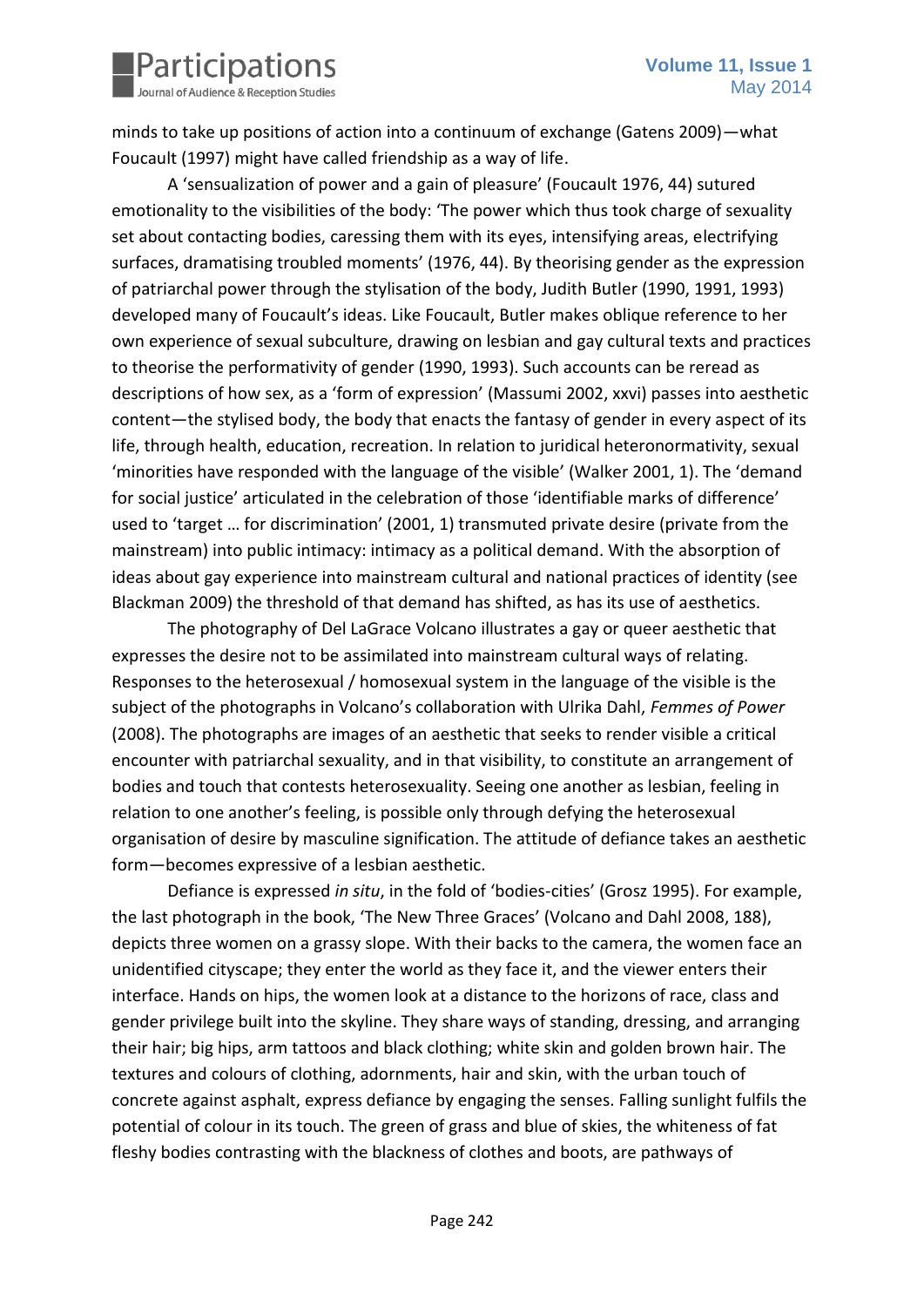perception, sensation, texture and touch—aesthetic sensory assemblages that make way for feeling and track feeling's trace.

Despite the intractability of visibility to lesbian identities the relationship between aesthetics and the capacity for feeling is rarely theorised. This is certainly so in discussions about *The L Word* that focus on the show's interface between media industry, consumerism and specific types of audience reception (Akass and McCabe 2006; Beirne 2007; Burns and Davies 2009; Keller 2013; McFadden 2010; Moore 2007; Rooney 2006; Wolfe and Roripaugh 2006). Localised queer cultural aesthetics are largely at odds with the mainstream aesthetic character of The L Word. Lesbian media<sup>5</sup> tacitly endorse the show's success in bringing about a new type of visibility of which they themselves are very much a part. Picking up community responses, Kelly Kessler (2011) analyses how web platforms devised by Showtime (www.sho.com) produce structural constraints around issues of identity and participation. Subsuming images to norms, Kessler explains how 'good gays' (2011, 125) in *The L Word* migrate into the Showtime's online platforms. Kessler argues that representing gays who are 'good-looking, flashy, upwardly mobile purchasers' (2011, 125) and 'tweaking' fans' conversations about 'who she or he is and what she or he desires' (2011, 125), imposes norms on viewers' online participation.

While the choice of bloggers' voices, subject headings for conversations, and the availability of specific gendered visages, surely does allow Showtime to promote specific identities online, Kessler's analysis is prefigured by a dyadic conception of normativity: 'the lives of a handful of (mostly) feminine, (almost entirely) white, and (unrealistically) economically flush lesbians living in Los Angeles' (2011, 128) are juxtaposed with the 'continued invisibility of nonwhite, butch, and middle- and working-class lesbians' (2011, 128). This conception of the show's 'reinforcement of dominant norms' (2011, 128) is a familiar avenue of queer critique that relates resistance to normativity but within a philosophically normative frame of understanding (through a representational dialectic).

Likewise, Samuel Chambers' (2006) discussion of *The L Word*'s lesbian media reception draws on a dialectical critique that subsumes the show to a hermeneutic analysis of norms. Insisting on 'moving away from a politics of representation and toward a politics of norms' (2006, 85), Chambers discerns between 'identity ingredients' and the 'narrative structure' (2006, 85) of the TV series, the latter of which he identifies as 'heteronormative' (2006, 82). Through the semantic distinction Chambers suggests that *The L Word* is a 'show about lesbians [that] reinforces heteronormativity', 'preserves traditional concepts of femininity' and 'rejects queer sexuality' (2006, 87). Accordingly, and tacitly assuming a media effects discourse, Chambers anticipates that such lesbian representation will 'make it *harder* to challenge gender norms in the future' (2006, 87, italics in original).

These accounts illustrate the positioning of gender as a semiotic repository for the image. Splitting gender from sexuality at the level of meaning (the meaning of visibility) denies lesbian as a bodily mode. In this schema, images can be interpreted as heteronormative, 'mimicking heterosexual structures' (Chambers 2006, 87), and as lesbian, and without addressing the roots of this paradox in homophobic epistemology. While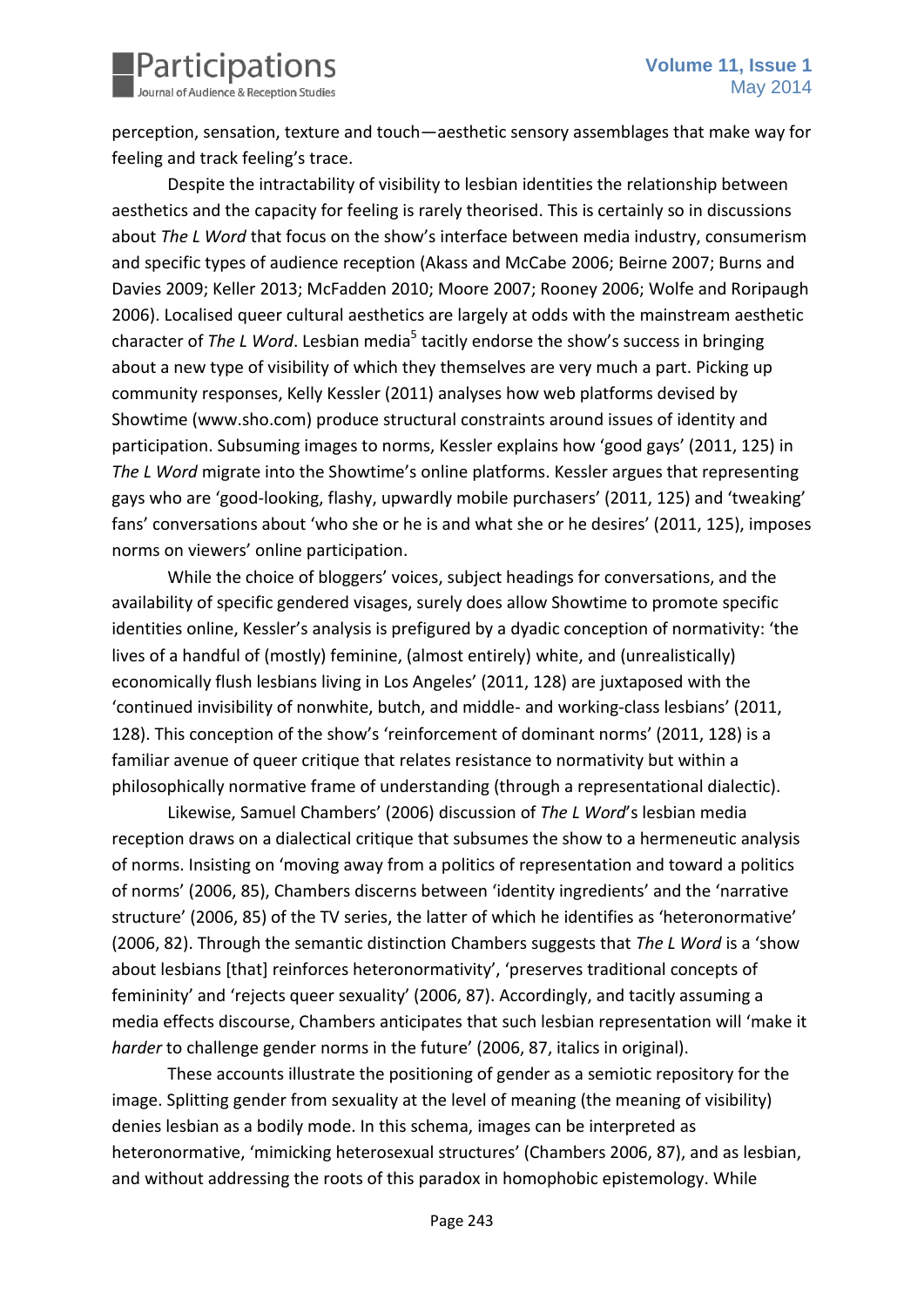

Kessler and Chambers both engage with *The L Word*'s media milieu as part of their analysis (also see Walker 2010), they disregard the show's portrayal of a lesbian perspective (discussed in Akass and McCabe 2006; Cefai 2014a; Rooney 2006), the show's reflection on its practices of representation (Wolfe and Roripaugh 2006), and the popularity of the show among lesbian and queer viewers (whether or not their viewing is 'ironic' (Ang 2007)). As Rosalind Gill (2007, 44) reminds us, the 'idea that the media act or should act like a mirror for society has been roundly challenged by many media scholars as at best naïve and at worst extremely dangerous for our understanding of media/gender relations'.<sup>6</sup>

The discourses on universal love in popular media concerning lesbian life and the mediation of lesbian experience by images of intimate equity express the lesbian intimate as both the condition of convergent lesbian media and that which the media produces. Media / gender relations give an intimate publicity to the lesbian archives of feeling (Cvetkovich 2003). Mainstream news programs reveal the centrality of images to statutory recognition (via both civil recognition of gay partnerships and recognition of lesbian and gay identities as axes of prejudice meriting redress through anti-discrimination law). These legislative developments reflect the civic incorporation of lesbian desire and the normative premise of the lesbian intimate. Civic incorporation refers, however, not only to the statutory inclusion of gay subjects and the celebrated image of this inclusion as evidence of the humanitarian achievement of neoliberal nation-states (on the US see Puar 2007), but to the governing effect of legislative recognition as a liberatory ideal for gay and lesbian 'imaginaries' (as before, see Gatens 2009). Lesbian consumer culture self-generated through spawning *The L Word* media milieu, contributing to growing lesbian communities but only via their existence as markets (for advertisers).<sup>7</sup> Through forming lesbian publics and publicity the civic incorporation of lesbian desire has transmuted ways of modifying and being modified, (the necessity of) ways of communicating and taking up space.

#### **The promise of love drifts: Love story as lesbian aesthetic**

A specific type of intimacy has passed into gay life. At the L2 Convention (2006) in London, an audience member of a question and answer session asks actor Mia Kirshner (playing Jenny) to perform a line from the TV series. Shy but obliged, Kirshner delivers the line: 'Every time I look at you, I feel so completely dismantled' (L2 Convention 2006). It is with these words that Jenny expresses her love for Marina (Karina Lombard). Dana Heller suggests that this line embodies the trope of the episode—Stendhal's Syndrome. To dismantle means 'to take to pieces; *also*: to strip of dress or covering' (Heller 2006, 63). Earlier in the same episode (103, 'Longing'), Bette (Jennifer Beals) and her compatriot, art collector and benefactor Peggy Peabody (Holland Taylor), recall the origins of the Syndrome. Bette explains: upon seeing the Caravaggio in Florence, the French art critic was so overwhelmed that he 'burst into tears, and then he fainted' (cited in Heller 2006, 57). 'The work of art was beautiful and moving, he couldn't withstand the impact' (2006, 57-58). Peggy chimes in, citing Stendhal: 'I had obtained that supreme degree of sensibility where the divine intimations of art merge with the impassioned sensuality of emotion' (2006, 58).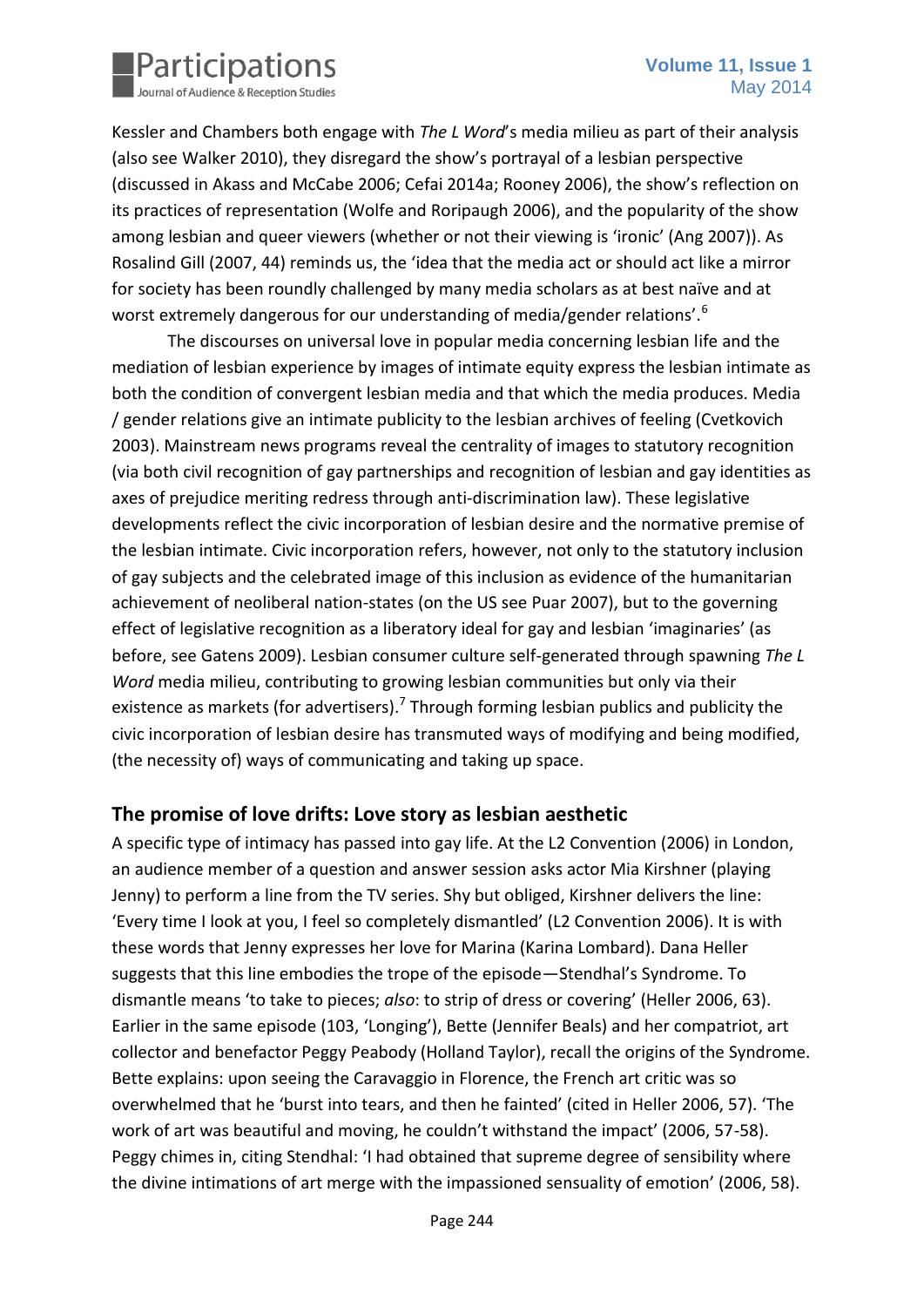

Bette, and Jenny, are affected by the affective capacity of art, understood as the production of intensity that 'directly impacts the nervous system and intensifies sensation' (Grosz 2008, 3).

The trope of Stendhal's Syndrome highlights the impersonality of Jenny's response to Marina. Earlier in the season (100, 'Pilot'), the audience is introduced to Jenny looking at Marina, ambivalently constructed as a performance of the male gaze (Cefai 2014a). Whereas the gaze organises relations of desire and looking through an objectifying and hierarchical pattern of signification, the feeling of being dismantled is a performance of being affected (see Cefai 2014a). This performance foregournds the scene of desire in which subjects of feelings are remade through their encounter with one another's feeling. Despite its narration as a love story, the scene of becoming undone is a vehicle for 'impersonal speaking' that constitutes 'a modification—a change' (Massumi 2002, xvii). The characters' '"affects", or feelings (*affectus*)' that constitute 'continual durations or variations of perfection' (Deleuze 1988, 49) are modified to express the lesbian. Falling in love is expressed in the 'lived duration that involves the difference between two states' (1988, 49). Being affected is a precondition of love; being affected by the possible worlds of the other, and the narration of discovering that possibility within ourselves (Cefai 2014b). Every time I look at you, I feel so completely dismantled: the impression of being affected enters into narration but narration also makes affection expressive of something else.

The mainstream aesthetics in *The L Word* create visual surfaces that incite touch. The incitement of touch through beauty dramatises the interplay of characters; through shots composed by the surfaces of her body and eyes, Jenny's beauty expresses her dismantling. Her dismantling bares her feelings. Media aesthetics harness the artistic intensities of colour, shape, line and form that directly affect bodies (Deleuze and Guattari 1994, Grosz 2008), drawing together sounds, sights, images, and ideas into a 'dynamic of sensible assemblages' (Zagala 2002, 36). Characters modify one another by the affections induced by the actors, and audiences are predisposed to emotionally respond. As Berlant observes: 'Aesthetics is one of the few places we learn to recognize our emotions as trained and not natural' (2013). In other words, 'people can control our feelings by controlling our modes of expression' (Campbell 1997, 12). Affected by images, viewers solicit recognition of what they feel and narrate their experiences of recognition. But it is in the expression of emotion that the scene modifies capacities of feeling. Viewers reciprocate images of feeling through their own (images of) feeling.

The sensation induced by the image is key to melodramatic expression, central to Jenny's character (becoming lesbian; becoming writer; becoming film director; becoming jobless). Reality TV elicits responses from audiences because the screen is a technology of 'mediation [that] amplifies the affective basis of reality' (Kavka 2008, 28). The screen is not an affective replica or copy of what is real, but, like the genre of melodrama, a surface of amplification, an '*interactive* reality of the virtual and actual' (Murphie 2002, 192, italics in original). Viewers' emotions '*feel real*' precisely 'because of the affect transmitted to our responsive bodies across a screen' (Kavka 2008, 28, italics in original). For stories to elicit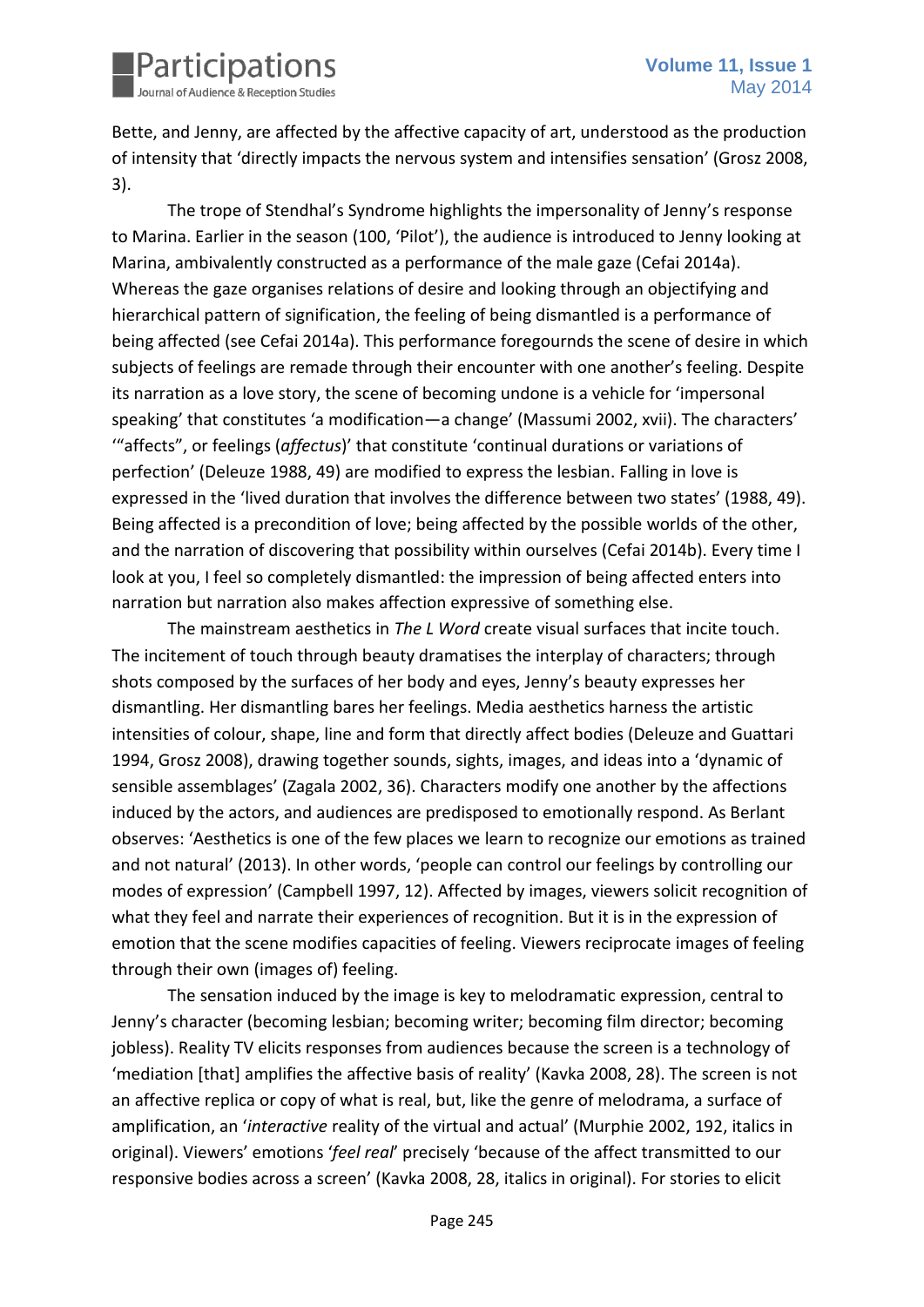

feeling they must be 'producing or constructing particular versions of reality in order to make them "real" and persuasive' (Gill 2007, 44). Lesbian involvement in production is key to the expressivity of mainstream aesthetics.

In U.S. national culture the autobiographical is a key genre of women's intimacy (Berlant 2008). The involvement of lesbian cast and crew in the *The L Word*'s production has always been a point of pride for creator and executive producer Ilene Chaiken. The 'longstanding queer independent' (Henderson 2013, 44) repeatedly invokes her own life story as a reservoir of material for the show's portrayal of 'lots of lesbians, a lesbian community, and explicit lesbian sex' (2013, 44). Chaiken's portrayal draws on her own aesthetic training in the accumulated realm of the lesbian cultural archive—her own images. Chaiken makes ongoing reference to the social significance of the show as a vehicle for storytelling.<sup>8</sup> Story telling is a (post)feminist genre that presumes a shared historical experience, particular to viewers and consumers *as* women (Berlant 2008). The autobiographical, Berlant insists, 'isn't the personal' but a primary register of 'collective experience' (2008, vii). Viewers' expect to '*already* share a worldview and emotional knowledge that they have derived from a broadly common historical experience' (2008, viii, emphasis in original).

The grounds of such a shared experience are in fact highly abstract, given all the different ways in which those who are interpelated as women will relate to that category. The abstraction of commonality mitigates the relation between the lived circumstances of particular women and their structural subordination. In women's culture, 'women identify with each other *as* women despite myriad economic, social, and political forces that create difference and antagonisms among them' (Berlant 2008, 170). The lesbian intimate is expressed in our expression of feeling, indistinguishable from our common ground (as women). The virtual unfolding of identification among women publically plays the privacy of feeling; until recently feelings about private life would have been reserved for the private domain. Already tested in straight culture, the lesbian love story is a reterritorialisation of straight intimacy that expresses lesbian affection.<sup>9</sup> Love's 'beauty and utopian power' (Berlant 2008, 171) affects a lesbian mode; conjugal heterosexuality is drifting into lesbian forms.<sup>10</sup> The love story becomes a lesbian mode, a way of modifying viewers as lesbian, opening bodies to the expression of the lesbian intimate. The promise of love drifts into defiance.

## **Personal touch in** *A Photographic Journal by Jennifer Beals*

Following the conclusion of the TV series, Beals (2010) produced a book of photographs she took on and off-set. The book is formatted like an autobiographical photo journal, although the black and pink cover and front matter echo the show's branding. Inside the cover, 'A photographic journal by Jennifer Beals' is printed in personalised (presumably Beals') handwriting. In the opening pages, Beals introduces herself as an author, welcoming the reader to her project—although copyright is shared jointly by Beals, The L Word, and Showtime (www.thelwordbook.com). The book is organised chronologically by season. Each season is comprised of 'the ephemera that composed our daily lives on the show' (2010, 2):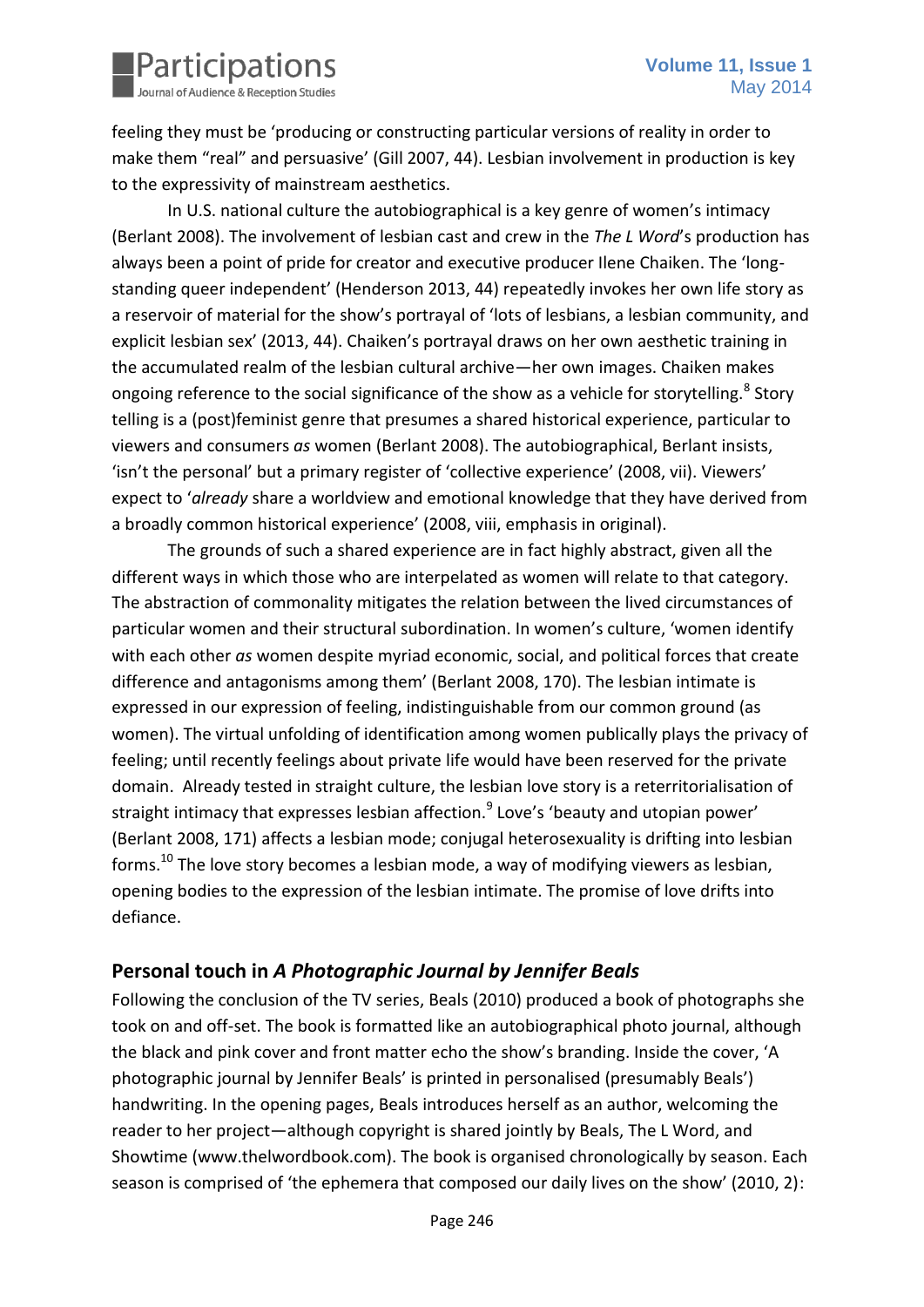

photos, transcribed dialogues between Beals' and her colleagues, excerpts from scripts, call sheets, notes, and production memos.

For Beals, the story begins when 'nine actors arrived in Vancouver' (2010, 2). Although 'we arrived as separate individuals', she recalls, 'we realized very quickly we were joined together by our experience as actors, and as women' (2). What connected Beals and her colleagues were 'things we could not see—intuition, hope, love, pain, fear, courage' (2). Beals emphasises the forming of community through the collaborative production of the story. Chaiken 'kept her door open' and 'always considered' (2) our thoughts. 'Clearly', Beals writes, 'we were telling Ilene's stories, but we were also telling our own stories … And in many ways, we were telling the viewers' stories' (2).

Although, like the 'making-of' documentary genre, Beals' book is 'hardly a transparent window into film production' (Hankin 2004, 27), her recollection and interleaving allows us to see where *The L Word* resonates with its viewers: the presumed shared historical experience of women. Beals evokes an exchange between actors, producers, and viewers that centres on reciprocity. The show itself is positioned as a technology of biographical convergence. Chaiken, Beals, cast, crew and viewers are imagined in terms of their capacity to listen to one another's stories and express an underlying empathy. *The L Word*'s capacity is one of relating and feeling as an expression of empathetic relationships. Understanding these various positions and their relation to one another as a capacity to relate (including straight actors relating to lesbian experiences) expresses the lesbian intimate.

The virtual proximity that is articulated through converging media is a condition of the expression of the lesbian intimate; the reproduction of images in multiple media generates an impression of connection between spaces, subjects and representational practices. It is *as if* participants in the lesbian intimate do indeed know one another, one another's stories, one another's feeling, and can express this capacity to relate in any media. Beals narrates Chaiken, the actors, employees in production, and the viewers, as merely different points of contact in an assemblage formation that moves—a lesbian intimate that belongs to the whole field of cultural production. *A Photographic Journal* wraps together different dimensions and angles of the production of lesbian intimacy, producing a condensing of the form.

Part photograph album, part scrapbook, *A Photographic Journal* composes a behindthe-scenes effect. Beals' images partake in this effect by allowing the viewer to come into contact with a wider form of expression. The behind-the-scenes effect is made out of the virtual components of the TV series; the sense of the series felt by viewers through the affective trace of its aesthetic content. Beals documents the passing of friendship off-screen into lesbian intimacy on-screen, and her images of off-screen affections resonate with the images in the show. The affective resonance invokes viewers' familiarity with the aesthetic expression of intimacy. The capacity to feel substantiates a connection between the images and to one another as members of an audience—actors tell us that they too watch the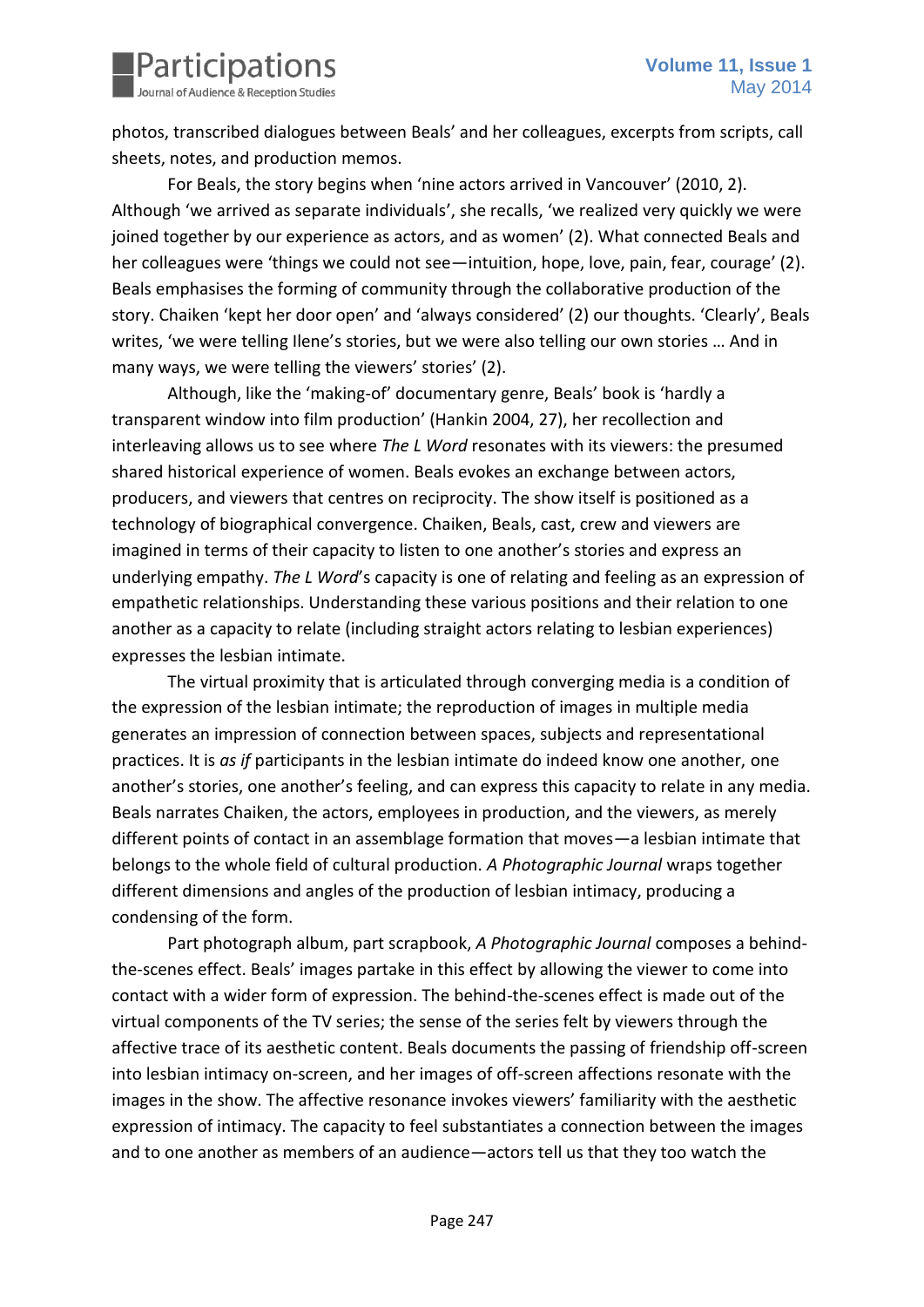

show, members of *The L Word*'s media milieu just like us.<sup>11</sup> The show tells the viewers' stories. The show is translucent; our viewing is already in it.

The book is a series of translucent images glossing over the politics of production, and, as a gift from Beals, disavows its necessary consumption. The more intimacy belongs to the audience, to the capacity of the viewer to feel, the less clearly intimacy can be seen as that by which capital transacts (see Dean 2008). The representational paradox here is that for this to work, the images must be authentic. There is no truth to feeling<sup>12</sup> bevond (behind-the-scenes of) the lesbian intimate. The modal lesbian viewer is mediated by the capital her feeling transacts and the virtual she sustains in the real—the connection to the promise of love, to the love story of friendship, as that which is *really* real, behind-thescenes of love's translucent feelings. The conditions of 'gay friendship as a way of life' (Foucault 1997) are altered by the lesbian intimate. As homosexuality becomes nationalised and corporatized, gay friendship can neither be sought in, nor not sought in, images sustained by an underlying capitalism.

#### **Flickering ephemera of feeling**

The task of discerning how images become lesbian through the 'carnal lines of connection' (Probyn 1996, 60) they inspire is complicated by the emergence of the mainstream lesbian image—the lesbian intimate. Heterosexual intimacy (expressed in images of marriage, monogamy, property, egalitarian but (a)symmetrical reciprocity) has drifted into lesbian relationships and identities, and this drift is concomitant with the passing of lesbian images into mainstream aesthetics. As a consequence of the proliferation of lesbian media (lesbian images in mainstream media, and the movement of lesbian images between different media milieux), lesbian intimacy no longer belongs to the subject of lesbian desire.<sup>13</sup>

This essay draws on Deleuze's work on Spinoza as a way to resist constructing the lesbian subject as the referent for the real in the audiencing (Fiske 1992) of lesbian media. This approach draws attention to the flickering of lesbian images within divergent social processes. The lesbian subject is not located in, as if separable from, her media environment. Rather, she is modified as lesbian (whether or not she was lesbian before) in the moment of her viewing that is always conjoined with the viewing of others. This is not an ontological claim but an analytical line of thinking that refuses the subsumption of media images to biographical narratives. A flickering of images directly affects bodies and expresses historically formed ideas that encompass more than discrete viewing practices. *The L Word*'s media ecology touches those who do not watch as well as those who do; those who approve of the show or enjoy its visual pleasures, as well as those who do not. In line with a Foucauldian view of ethics as 'an autonomous set of techniques and practices by which individuals continuously problematize their experience and conduct themselves as the subjects of an aesthetic existence' (Hunter 1992, 359), the aesthetic expression of intimacy is an ethical concern. As the figure of the lesbian transmutes into a form of expression within nationalised cultures of intimacy, her political possibility is modified. Scholarly understanding of the ethical techniques and practices through which audiences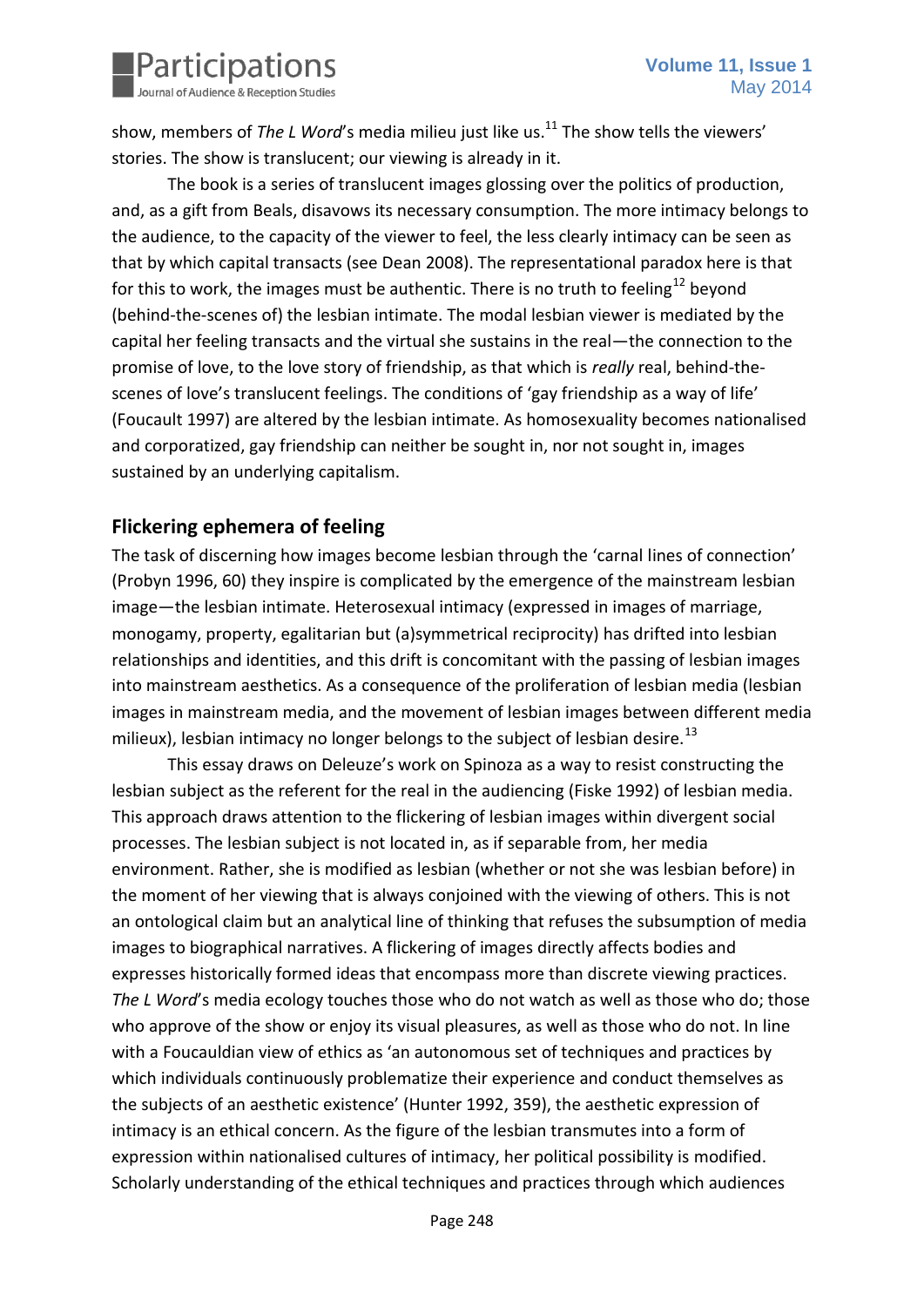

respond to their feeling might consider how convergent media practices express, and are changed by their expression of, the lesbian intimate.

#### **Acknowledgements:**

I would like to thank the editors of this special issue, Irida Ntalla and Dirk Vom Lehn, as well as the anonymous readers. Thank you also to Helena Reckitt for pointing me to Myles' comments on Twitter, and to Chyrsanthi Nigianni for pointing me to Myers' review. Moreover, I thank Chrysanthi for helpful feedback on an earlier draft.

## **Biographical note:**

Sarah Cefai is an LSE Fellow in the Department of Media and Communications. She has worked in Australia as a teacher and researcher in the fields of cultural studies, gender studies, sociology, anthropology and policy. Her work concerns feeling and the cultural politics of representation, and raises questions in particular of how feminist and queer theory, and critiques of colonialism, can be reimagined as theories of the politics of emotional life. She was awarded her PhD by the University of Sydney in 2012. Contact: [s.cefai@lse.ac.uk.](mailto:s.cefai@lse.ac.uk)

#### **References:**

- Akass, Kim, and Janet McCabe (eds), *Reading The L Word: Outing Contemporary Television*, London and New York: I.B. Tauris, 2006.
- Ang, Ien, 'Television fictions around the world: melodrama and irony in global perspective', *Critical Studies in Television* 2, 2, 2007, pp. 18-30.
- Beals, Jennifer, *The L Word Book: A Photographic Journal by Jennifer Beals*, 2010.
- Bell, David and Gill Valentine (eds), *Mapping Desire: Geographies of Sexualities*, London and New York: Routledge, 1995.
- Bell, David and Jon Binnie, *The Sexual Citizen: Queer Politics and Beyond*, Cambridge, Oxford, Malden MA: Wiley, 2000.
- Berlant, Lauren, 'Starved,' in J. Halley and A. Parker (eds), *After Sex? On Writing since Queer Theory*, Durham and London: Duke University Press, 2011, pp. 79-90.
- ---. *The Female Complaint: The Unfinished Business of Sentimentality in American Culture*, Durham and London: Duke University Press, 2008.
- ---. 'Intimacy: a special issue', *Critical Enquiry* 24, 2, 1998, pp. 281-288.
- ---. *The Queen of America goes to Washington City: Essays on Sex and Citizenship*, Durham: Duke University Press, 1997.

Berlant, Lauren and Michel Warner, 'Sex in public', *Critical Enquiry*, 24, Winter 1998, pp. 547-566.

- Blackman, Lisa, 'The re-making of sexual kinds: queer subjects and the limits of representation', *Journal of Lesbian Studies*, 13, 2, 2009, pp. 122-135.
- Blum, Virginia L., 'Introduction: the liberation of intimacy: consumer-object relations and (hetero)patriachy', *Antipode*, 34, 5, 2002, pp. 845-863.
- Brossard, Nicole, 'Green night of labyrinth park' in B. Warland (ed), *InVersions: Writing by Dykes, Queers and Lesbians*, Vancouver: Press Gang Publishers, 1991.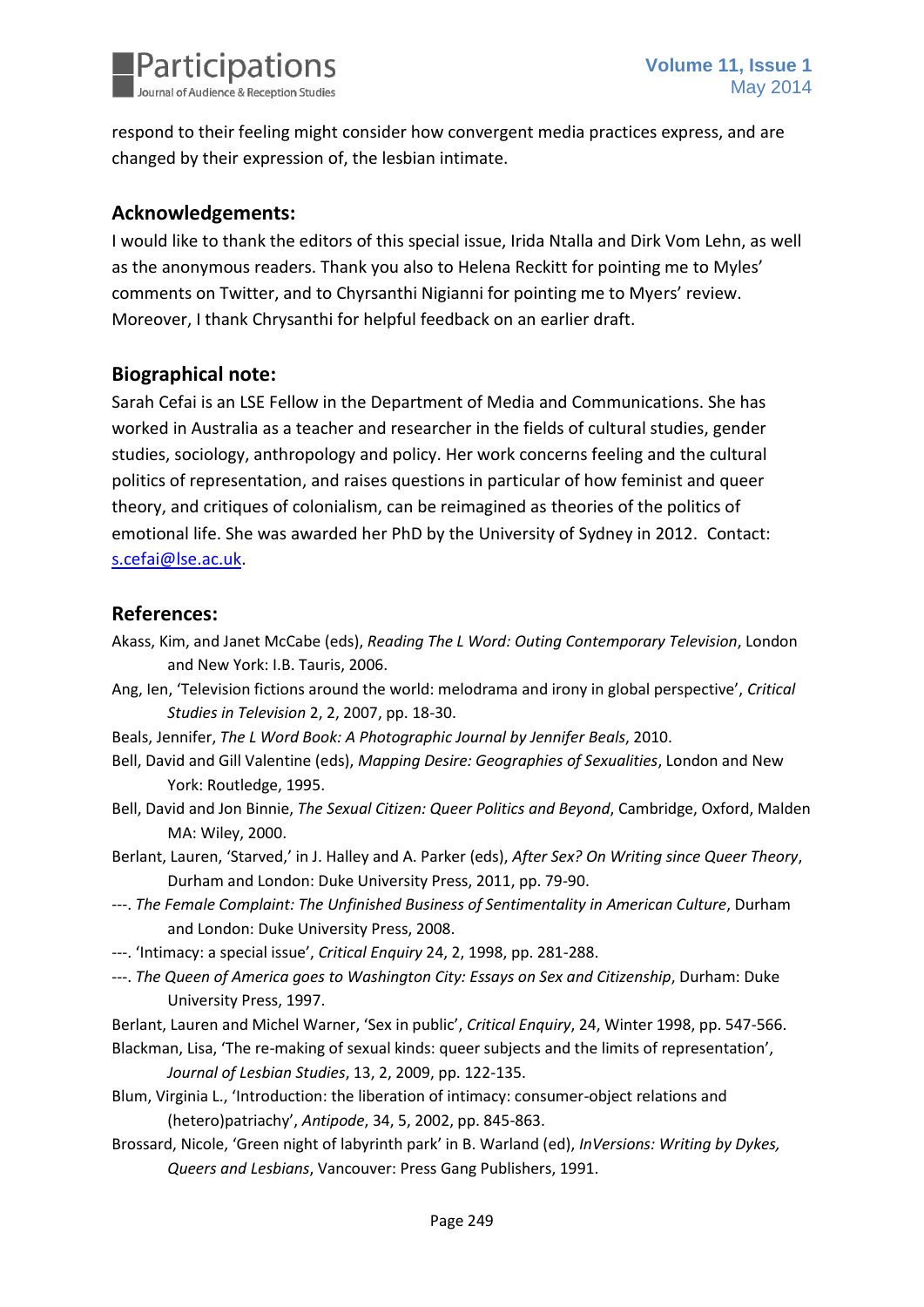

- Burns, Kellie, and Cristyn Davies, 'Producing cosmopolitan sexual citizens on *The L Word*', *Journal of Lesbian Studies*, 13, 2, 2009, pp. 174-188.
- Butler, Judith, *Bodies that Matter: On the Discursive Limits of Sex*, New York and London: Routledge, 1993.
- ---. 'Imitation and gender insubordination', in D. Fuss (ed), *Inside/Out: Lesbian Theories/Gay Theories*, London and New York: Routledge, 1991, pp. 13-31.
- ---. *Gender Trouble: Feminism and the Subversion of Identity*, New York and London: Routledge, 1990.
- Case, Sue-Ellen, 'Toward a butch-femme aesthetic', in H. Abelove, M. A. Barale and D. Halperin (eds), *The Lesbian and Gay Studies Reader*, London and New York: Routledge, 1993, pp. 294- 306.
- Campbell, Sue, *Interpreting the Personal: Expression and the Formation of Feelings*, Ithaca, New York: Cornell University Press, 1997.
- Cefai, Sarah, 'Feeling and the production of lesbian space in *The L Word*', *Gender, Place and Culture: A Journal of Feminist Geography*, 2014a.
- ---. 'Love's lesbian refrain of feeling: "Bette and Tina" and the subversion of heterosexual affect', *Rhizomes: Emerging Knowledge in the Humanities*, 2014b.
- Chambers, Samuel A., 'Heteronormativity and *The L Word*: from a politics of representation to a politics of norms', in K. Akass and J. McCabe (eds) *Reading The L Word: Outing Contemporary Television*, London and New York: I.B.Tauris, 2006, pp. 99-110.
- Clark, Danae, 'Commodity Lesbianism' in H. Abelove, M. A. Barale and D. Halperin (eds) *The Lesbian and Gay Studies Reader*, London and New York: Routledge, 1993, pp. 186-201.
- Colebrook, Claire, 'Queer aesthetics', in E. L. McCallum and M. Tuhkanen (eds) *Queer Times, Queer Becomings*, Albany NY: State University of New York, 2011, pp. 25-46.
- Couldry, Nick, *Media, Society, World: Social Theory and Digital Media Practice*, Cambridge UK and Malden MA : Polity Press, 2012.
- Cvetkovich, Ann, *An Archive of Feelings: Trauma, Sexuality, and Lesbian Public Culture*, Durham and London: Duke University Press, 2003.
- Dean, Jodi, 'Communicative Capitalism: Circulation and the Foreclosure of Politics', in M. Boler (ed), *Digital Media and Democracy: Tactics in Hard Times*, Cambridge, MA, London England: The MIT Press, 2008, pp. 101-121.
- Deleuze, Gilles, *Spinoza: Practical Philosophy*, trans. Robert Hurley, San Francisco: City Light Books, (1970, 1981) 1988.
- Deleuze, Gilles, and Félix Guattari, *A Thousand Plateaus: Capitalism and Schizophrenia*, trans. B. Massumi, Minneapolis: University of Minnesota Press, (1980) 1987.
- Deleuze, Gilles, and Félix Guattari, *What is Philosophy?*, trans. G. Burchell and H. Tomlinson, London and New York: Verso, (1991) 1994.
- Duggan, Lisa, *The Twilight of Equality? Neoliberalism, Cultural Politics, and the Attack on Democracy*, Boston: Beacon Press, 2003.
- D'Emilio, John, 'Capitalism and Gay Identity' in A. Snitow, C. Stansell, & S. Thompson (eds), *Powers of Desire: The Politics of Sexuality*, New York: Monthly Review Press, 1983, pp. 100-113.
- Fiske, John, 'Audiencing: a cultural studies approach to watching television', *Poetics*, 21, 4, August 1992, pp. 345–359.
- Flaxman, Gregory, (ed), *The Brain is the Screen: Deleuze and the Philosophy of Cinema*, Minneapolis, MN: University of Minnesota Press, 2000.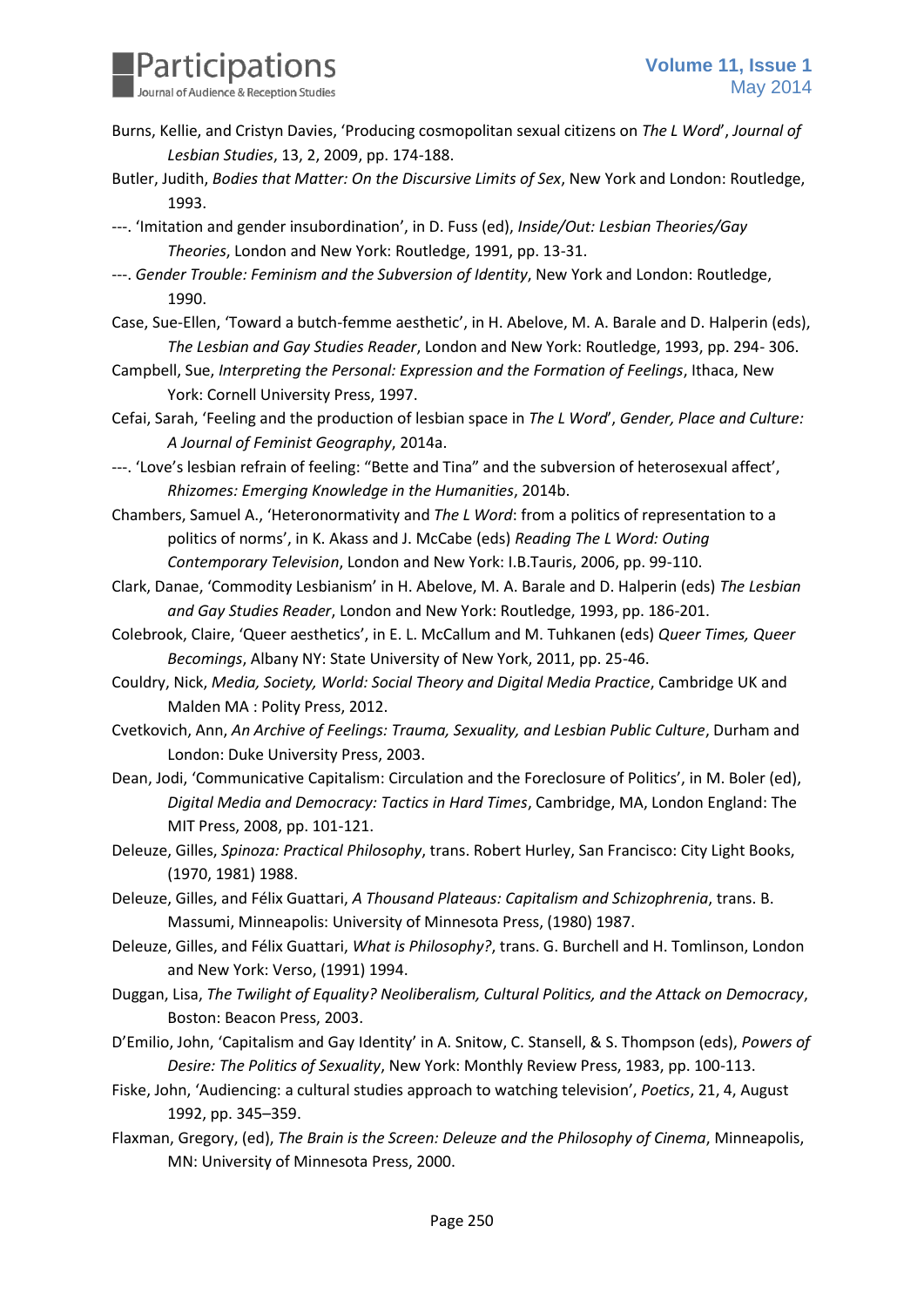

- Foucault, Michel, 'Friendship as a way of life', in P. Rabinow (ed) *Ethics: Subjectivity and Truth: The Essential Works*, trans. J. Johnston, London: Penguin Press, (1984) 1997, pp. 135-140.
- ---. *The History of Sexuality Volume 1: The Will to Knowledge*, New York: Penguin Books, 1976.
- Gatens, Moira, 'The politics of the imagination', in M. Gatens (ed), *Feminist Interpretations of Benedict Spinoza*, University Park, Pennsylvania: The Pennsylvania State University, 2009, pp. 189-210.
- Gill, Rosalind, *Gender and the Media*, Cambridge: Polity Press, 2007.

Grosz, Elizabeth, Chaos, *Territory, Art: Deleuze and the Framing of the Earth*, New York: Columbia University Press, 2008.

- ---. *Volatile bodies: towards a corporeal feminism*, St Leonards: Allen and Unwin, 1995. Hailey, Leisha, 'The Leisha Word', *Diva*, April, 2014.
- Hankin, Kelly, 'Lesbian "making-of" documentaries and the production of lesbian sex', *Velvet Light Trap*, 53, Spring, 2004, pp. 26-39.
- Heller, Dana, 'How does a lesbian look? Stendhal's Syndrome and The L Word', in K. Akass and J. McCabe (eds), *Reading The L Word: Outing Contemporary Television*, London and New York: I.B. Tauris, 2006, pp. 55-68.
- Henderson, Lisa, *Love and Money: Queers, Class, and Cultural Production*, New York and London: New York University Press, 2013.
- Hunter, Ian, 'Aesthetics and cultural studies', in L. Grossberg, C. Nelson, and P. Treicher (eds), *Cultural Studies*, New York and London: Routledge, 1992, pp. 347-372.
- Jackson, Peter, 'Capitalism and global queering: national markets, parallels among sexual cultures, and multiple queer modernities', *GLQ*, 15, 3, 2009, pp. 357-395.
- Jagose, Annamarie, *Inconsequence: Lesbian Representation and the Logic of Sexual Sequence*, Ithaca: Cornell University Press, 2002.
- Jenkins, Henry, *Convergence Culture: Where Old and New Media Collide*, New York and London: New York University Press, 2006.
- Karatzogianni, Athina and Adi Kuntsman (eds), *Digital Cultures and the Politics of Emotion: Feelings, Affect and Technological Change*, Basingstoke: Palgrave Macmillan, 2012.
- Kechiche, Abdel, *Blue is the Warmest Color*, 2013.
- Kember, Sarah and Joanna Zylinska, *Life After New Media: Mediation as Vital Process*, Cambridge MA: Massachusetts Institute of Technology, 2012.
- Kessler, Kelly, 'Showtime thinks, therefore I am: the corporate constriction of "the lesbian" on sho.com's The L Word site', *Television & New Media*, 14, 2, 2013, pp. 124-146.
- Kuntsman, Adi, 'Introduction: Affective Fabrics of Digital Cultures', in A. Karatzogianni and A. Kuntsman (eds), *Digital Cultures and the Politics of Emotion: Feelings, Affect and Technological Change*, Basingstoke: Palgrave Macmillan, 2012, pp. 1-17.
- The L2 fan convention, organised by Star Fury in London. Viewed on YouTube URL

http://www.youtube.com/watch?v=\_9MZLHlHvfo&list=PL7E57052A45D07C54, 2006.

- Maroh, Julie, 'Adèle's blue', May 27 2013, available to download from
	- ttp://www.juliemaroh.com/2013/05/27/le-bleu-dadele/
- Massumi, Brian, 'Introduction: Like a Thought', in B. Massumi (ed), *A Shock to Thought: Expression after Deleuze and Guattari*, London and New York: Routledge, 2002, pp. xiii-xxxix.
- ---. (ed), *The Politics of Everyday Fear*, Minneapolis and London: University of Minnesota Press, 1993.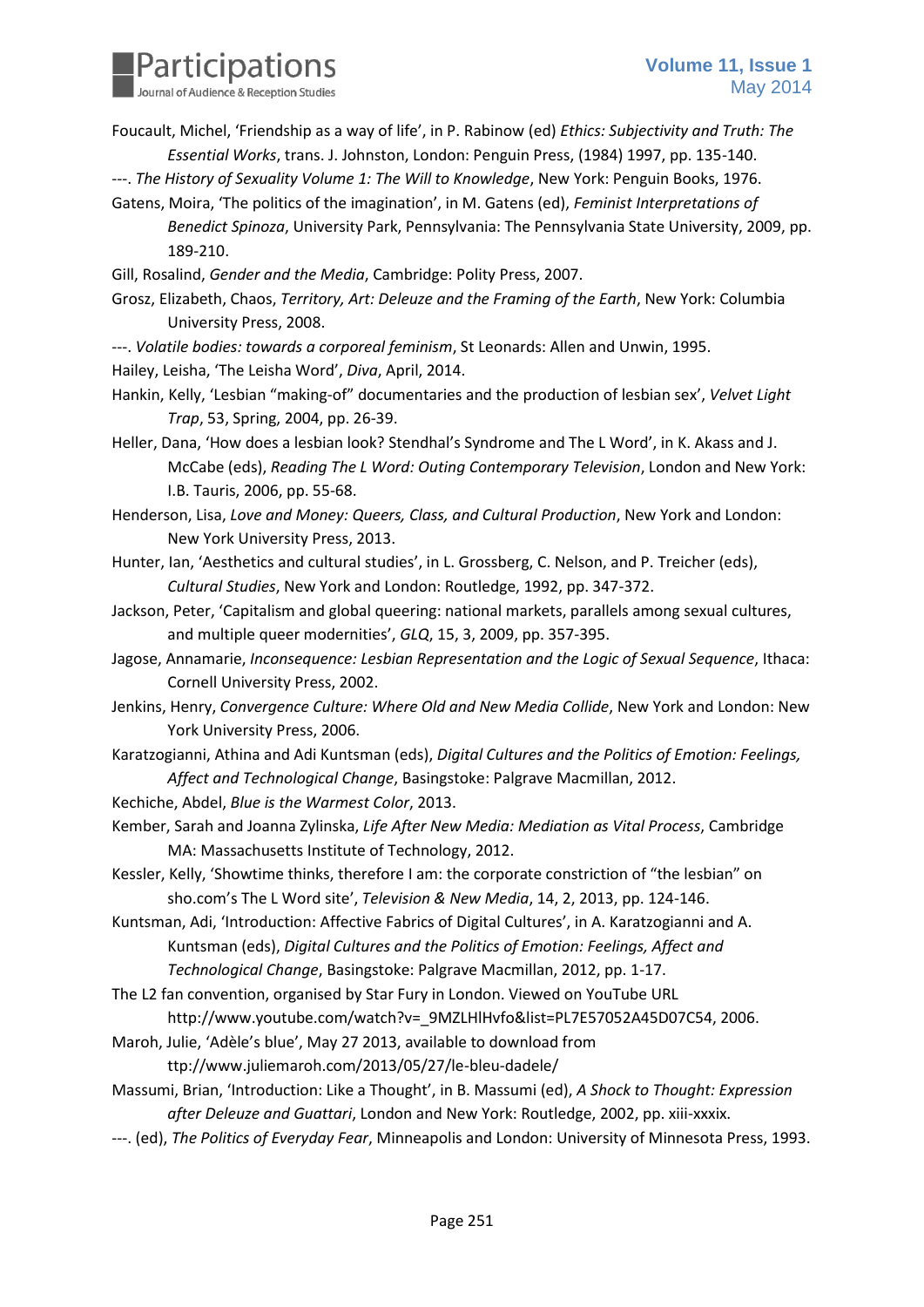

- McFadden, Margaret, '"L" is for Looking Again: Art and representation on *The L Word*', *Feminist Media Studies* 10, 4, 2010, pp. 421-439.
- Moore, Candace, 'Having it all ways: the tourist, the traveller, and the local in *The L Word*', *Cinema Journal*, 46, 4, 2007, pp. 3-23.
- Munt, Sally R., *Queer Attachments: The Cultural Politics of Shame*, Hampshire and Burlington: Ashgate, 2008.
- ---. *Heroic Desire: Lesbian Identity and Cultural Space*, London and Washington: Cassell, 1998a.
- ---. (ed), *Butch/Femme: Inside Lesbian Gender*, London and Washington: Cassell, 1998b.
- Murphie, Andrew, 'Putting the virtual back into VR', in Brian Massumi ed., *A Shock to Thought: Expression After Deleuze and Guattari*, London and New York: Routledge, 2002, pp. 188-214.
- Myers, Emma, 'The way of the flesh', http://www.guernicamag.com/daily/emma-myers-the-way-ofthe-flesh/, October 25 2013.
- Myles, Eileen, @EileenMyles, http://jamiatt.tumblr.com/post/67419583547/eileen-myles-reallllyhated-blue-is-the-warmest, November 18 2013.

Nigianni, Chrysanthi, and Merl Storr (eds), *Deleuze and Queer Theory*, Edinburgh: Edinburgh University Press, 2009.

- Probyn, Elspeth, *Outside Belongings*, London and New York: Routledge, 1996.
- Puar, Jasbir K., *Terrorist Assemblages: Homonationalism in Queer Times*, Duke University Press: Durham and London, 2007.
- Rooney, Monique, 'Networking in Fortress Los Angeles: Sexuality, Race and the Postmodern Metropolis in *The L Word*', *Australian Humanities Review,* 38, 2006.
- Sauvagnargues, Anne, *Deleuze and Art*, trans., Samantha Bankston, London: Bloomsbury Publishing, 2013.
- Sedgwick, Eve Kosofsky, *Epistemology of the Closet*, Berkeley: University of California Press, 1990.
- Showtime, and Kera Bolonik, *The L Word: Welcome to our Planet*, New York, London, Toronto, Sydney: Simon and Schuster, 2005.
- Spinoza, Benedictus de, *Ethics*, trans., Andrew Boyle, London: Heron Books, 1969.
- *The L Word*, directed by Ilene Chaiken, US : Showtime, 2004-2009.
- Villarejo, Amy, *Lesbian Rule: Cultural Criticism and the Value of Lesbian Desire*, Durham and London: Duke University Press, 2003.
- Volcano, Del LaGrace and Ulrika Dahl, *Femmes of Power: Exploding Queer Femininities*, London: Serpent's Tail, 2008.
- Walker, Becky, '*The L Word* fan fiction remaining intimate partner violence', *Participations: Journal of Audience & Reception Studies*, 7, 2, 2010.
- Walker, Lisa, *Looking Like What You Are: Sexual Style, Race, and Lesbian Identity*, New York and London: New York University Press, 2001.
- Wolfe, Susan J. and Lee Ann Roripaugh, 'The (in)visible lesbian: Anxieties of representation in the L word' in K. Akass and J. McCabe (eds), *Reading The L Word: Outing Contemporary Television*, London and New York: I.B.Tauris, 2006, pp. 43-54.

#### **Notes:**

 $\overline{a}$ 

 $1$  This includes blogs and lesbian media sites such as Autostraddle (www.autostraddle.com) and After Ellen (www.afterellen.com) as well as the use of social networking sites such as Facebook. More